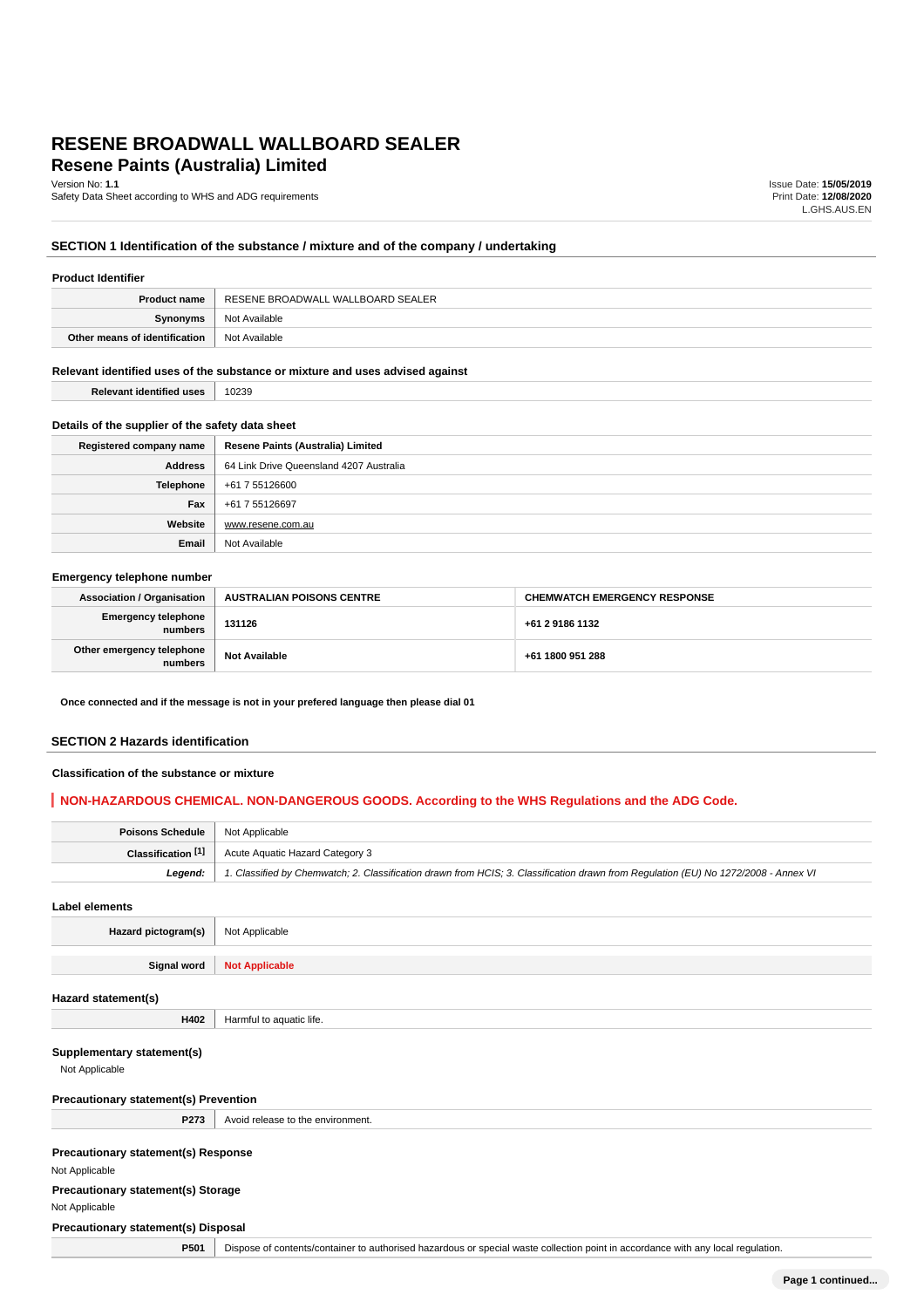### **SECTION 3 Composition / information on ingredients**

#### **Substances**

See section below for composition of Mixtures

#### **Mixtures**

| <b>CAS No</b> | %[weight] | Name                                  |
|---------------|-----------|---------------------------------------|
| 68131-40-8    | $0.1 - 1$ | alcohols C11-15 secondary ethoxylated |
| 68439-50-9    | $0.1 - 1$ | alcohols C12-14 ethoxylated           |

#### **SECTION 4 First aid measures**

### **Description of first aid measures**

| <b>Eye Contact</b>  | If this product comes in contact with eyes:<br>▶ Wash out immediately with water.<br>If irritation continues, seek medical attention.<br>Removal of contact lenses after an eye injury should only be undertaken by skilled personnel. |
|---------------------|----------------------------------------------------------------------------------------------------------------------------------------------------------------------------------------------------------------------------------------|
| <b>Skin Contact</b> | If skin or hair contact occurs:<br>Flush skin and hair with running water (and soap if available).<br>Seek medical attention in event of irritation.                                                                                   |
| Inhalation          | If fumes, aerosols or combustion products are inhaled remove from contaminated area.<br>Other measures are usually unnecessary.                                                                                                        |
| Ingestion           | Immediately give a glass of water.<br>First aid is not generally required. If in doubt, contact a Poisons Information Centre or a doctor.                                                                                              |

### **Indication of any immediate medical attention and special treatment needed**

Treat symptomatically.

### **SECTION 5 Firefighting measures**

### **Extinguishing media**

There is no restriction on the type of extinguisher which may be used.

Use extinguishing media suitable for surrounding area.

### **Special hazards arising from the substrate or mixture**

| <b>Fire Incompatibility</b>    | None known.                                                                   |
|--------------------------------|-------------------------------------------------------------------------------|
| <b>Advice for firefighters</b> |                                                                               |
| <b>Fire Fighting</b>           | ▶ Use water delivered as a fine spray to control fire and cool adjacent area. |
| <b>Fire/Explosion Hazard</b>   | ▶ Non combustible.                                                            |
| <b>HAZCHEM</b>                 | Not Applicable                                                                |

#### **SECTION 6 Accidental release measures**

**Personal precautions, protective equipment and emergency procedures** See section 8

#### **Environmental precautions**

See section 12

### **Methods and material for containment and cleaning up**

| <b>Minor Spills</b> | Contain spill with sawdust or sand then place in suitable container for disposal. Clean area with large quantity of water to complete clean-up.                                                                                                                                                                                                                 |
|---------------------|-----------------------------------------------------------------------------------------------------------------------------------------------------------------------------------------------------------------------------------------------------------------------------------------------------------------------------------------------------------------|
| <b>Major Spills</b> | Minor hazard.<br>Clear area of personnel and move upwind. Wear appropriate personnel protective equipment and clothing to prevent exposure. Avoid breathing<br>in mists or vapours and skin or eyes contact. Contain spill with sawdust or sand then place in suitable container for disposal. Clean area with<br>large quantity of water to complete clean-up. |

Personal Protective Equipment advice is contained in Section 8 of the SDS.

### **SECTION 7 Handling and storage**

| Precautions for safe handling |                                         |
|-------------------------------|-----------------------------------------|
| Safe handling                 | Limit all unnecessary personal contact. |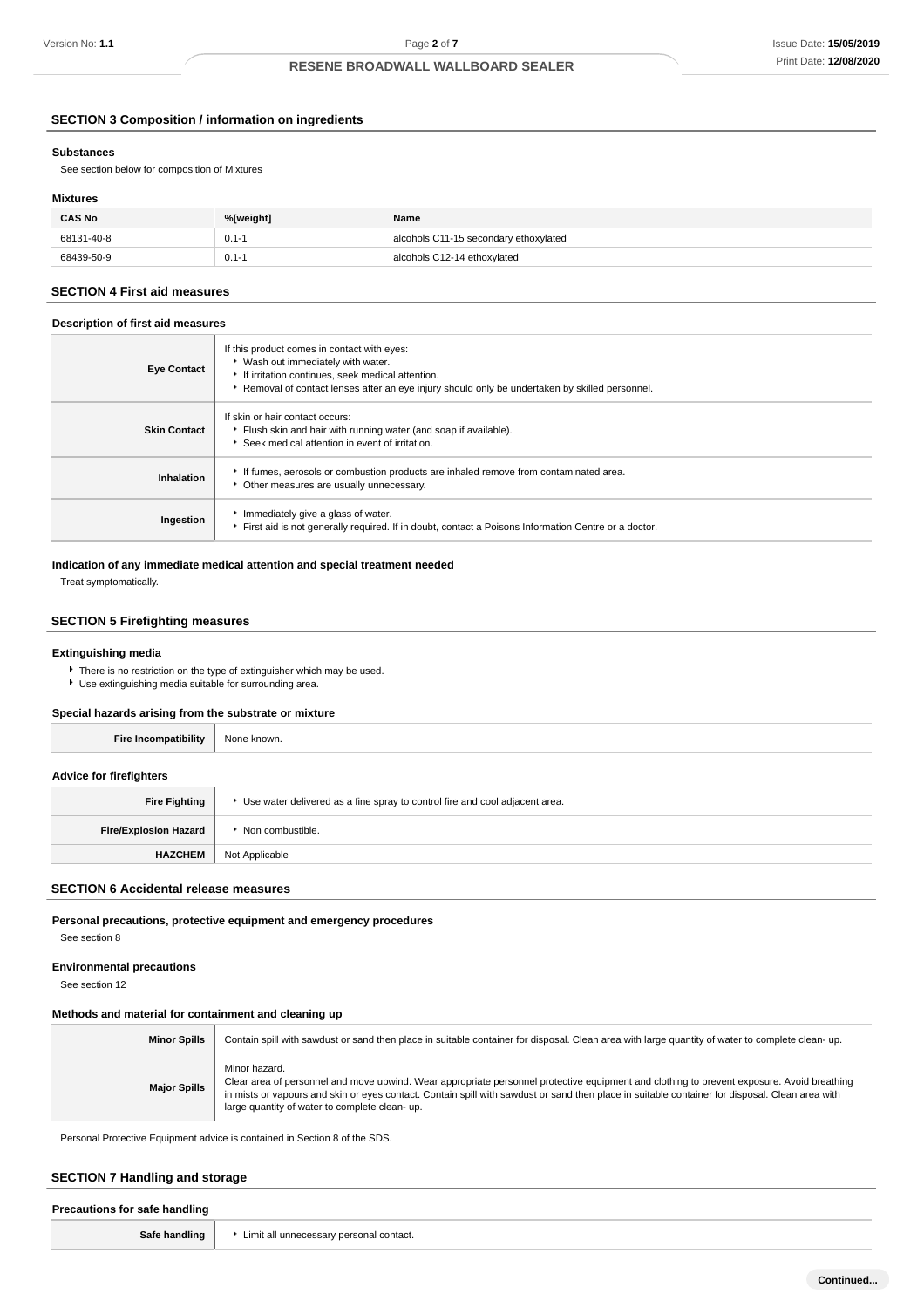### **Other information**

| Conditions for safe storage, including any incompatibilities |                                                   |  |  |
|--------------------------------------------------------------|---------------------------------------------------|--|--|
|                                                              | Suitable container   As supplied by manufacturer. |  |  |
| Storage incompatibility                                      | None known                                        |  |  |
|                                                              |                                                   |  |  |

### **SECTION 8 Exposure controls / personal protection**

# **Control parameters**

### **Occupational Exposure Limits (OEL)**

**INGREDIENT DATA**

Not Available

# **Emergency Limits**

| Ingredient                                         | <b>Material name</b> | TEEL-1        | TEEL-2              | TEEL-3        |
|----------------------------------------------------|----------------------|---------------|---------------------|---------------|
| <b>RESENE BROADWALL</b><br><b>WALLBOARD SEALER</b> | Not Available        | Not Available | Not Available       | Not Available |
|                                                    |                      |               |                     |               |
|                                                    | <b>Original IDLH</b> |               | <b>Revised IDLH</b> |               |
| Ingredient                                         |                      |               |                     |               |
| alcohols C11-15 secondary<br>ethoxylated           | Not Available        |               | Not Available       |               |

### **Occupational Exposure Banding**

| Occupational Exposure Banding            |                                                                                                                                                                                                                                                                                                                                                                          |                                         |  |
|------------------------------------------|--------------------------------------------------------------------------------------------------------------------------------------------------------------------------------------------------------------------------------------------------------------------------------------------------------------------------------------------------------------------------|-----------------------------------------|--|
| Ingredient                               | <b>Occupational Exposure Band Rating</b>                                                                                                                                                                                                                                                                                                                                 | <b>Occupational Exposure Band Limit</b> |  |
| alcohols C11-15 secondary<br>ethoxylated |                                                                                                                                                                                                                                                                                                                                                                          | $\leq 0.1$ ppm                          |  |
| alcohols C12-14 ethoxylated              |                                                                                                                                                                                                                                                                                                                                                                          | $\leq 0.1$ ppm                          |  |
| Notes:                                   | Occupational exposure banding is a process of assigning chemicals into specific categories or bands based on a chemical's potency and the<br>adverse health outcomes associated with exposure. The output of this process is an occupational exposure band (OEB), which corresponds to a<br>range of exposure concentrations that are expected to protect worker health. |                                         |  |

### **MATERIAL DATA**

### **Exposure controls**

| Appropriate engineering<br>controls | Engineering controls are used to remove a hazard or place a barrier between the worker and the hazard.                                                                                                                          |
|-------------------------------------|---------------------------------------------------------------------------------------------------------------------------------------------------------------------------------------------------------------------------------|
| <b>Personal protection</b>          |                                                                                                                                                                                                                                 |
| Eye and face protection             | Safety glasses with side shields<br>Chemical goggles.                                                                                                                                                                           |
| <b>Skin protection</b>              | See Hand protection below                                                                                                                                                                                                       |
| <b>Hands/feet protection</b>        | Wear general protective gloves, eg. light weight rubber gloves.<br>The selection of suitable gloves does not only depend on the material, but also on further marks of quality which vary from manufacturer to<br>manufacturer. |
| <b>Body protection</b>              | See Other protection below                                                                                                                                                                                                      |
| Other protection                    | No special equipment needed when handling small quantities.                                                                                                                                                                     |

### **SECTION 9 Physical and chemical properties**

#### **Information on basic physical and chemical properties**  $\overline{\phantom{a}}$

| Appearance                                      | Dispersion    |                                                   |               |
|-------------------------------------------------|---------------|---------------------------------------------------|---------------|
|                                                 |               |                                                   |               |
| <b>Physical state</b>                           | Liquid        | Relative density (Water = 1)                      | 1.45-1.50     |
| Odour                                           | Not Available | <b>Partition coefficient n-octanol</b><br>/ water | Not Available |
| <b>Odour threshold</b>                          | Not Available | Auto-ignition temperature (°C)                    | Not Available |
| pH (as supplied)                                | 8.6-9.2       | <b>Decomposition temperature</b>                  | Not Available |
| Melting point / freezing point<br>$(^{\circ}C)$ | Not Available | Viscosity (cSt)                                   | 800-1200      |
| Initial boiling point and boiling<br>range (°C) | 100           | Molecular weight (g/mol)                          | Not Available |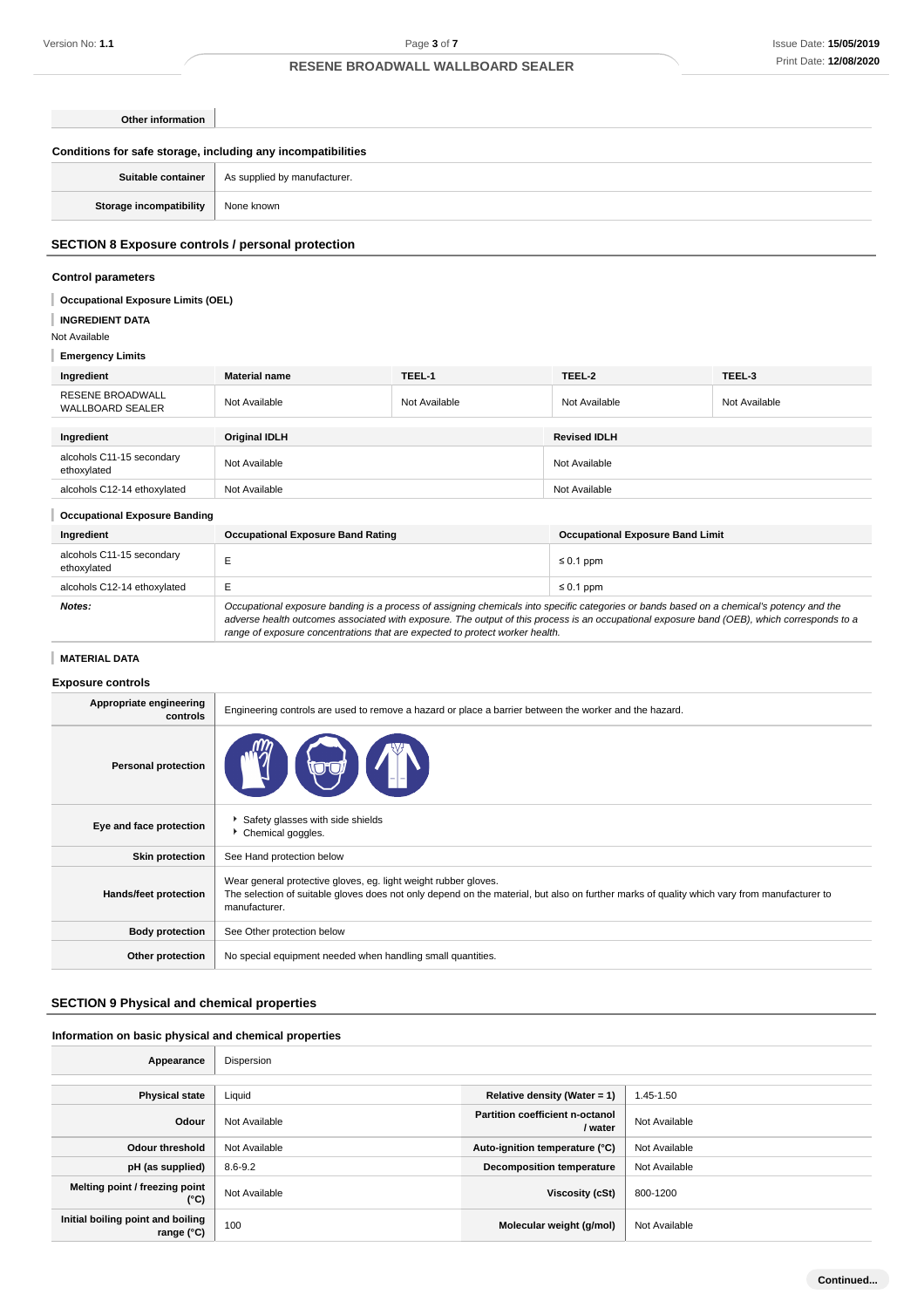| Flash point (°C)          | Not Available | <b>Taste</b>                           | Not Available |
|---------------------------|---------------|----------------------------------------|---------------|
| <b>Evaporation rate</b>   | Not Available | <b>Explosive properties</b>            | Not Available |
| <b>Flammability</b>       | Not Available | <b>Oxidising properties</b>            | Not Available |
| Upper Explosive Limit (%) | Not Available | Surface Tension (dyn/cm or<br>$mN/m$ ) | Not Available |
| Lower Explosive Limit (%) | Not Available | <b>Volatile Component (%vol)</b>       | 40            |
| Vapour pressure (kPa)     | Not Available | Gas group                              | Not Available |
| Solubility in water       | Miscible      | pH as a solution (1%)                  | Not Available |
| Vapour density (Air = 1)  | Not Available | VOC g/L                                | $\mathbf 0$   |

# **SECTION 10 Stability and reactivity**

| Reactivity                                 | See section 7                                                             |
|--------------------------------------------|---------------------------------------------------------------------------|
| <b>Chemical stability</b>                  | Product is considered stable and hazardous polymerisation will not occur. |
| Possibility of hazardous<br>reactions      | See section 7                                                             |
| <b>Conditions to avoid</b>                 | See section 7                                                             |
| Incompatible materials                     | See section 7                                                             |
| <b>Hazardous decomposition</b><br>products | See section 5                                                             |

# **SECTION 11 Toxicological information**

**Contract Contract** 

# **Information on toxicological effects**

| Inhaled                     | The material is not thought to produce adverse health effects or irritation of the respiratory tract (as classified by EC Directives using animal<br>models).                                                                         |                                                                                                                                                                                                                                     |  |
|-----------------------------|---------------------------------------------------------------------------------------------------------------------------------------------------------------------------------------------------------------------------------------|-------------------------------------------------------------------------------------------------------------------------------------------------------------------------------------------------------------------------------------|--|
| Ingestion                   | The material has <b>NOT</b> been classified by EC Directives or other classification systems as "harmful by ingestion".                                                                                                               |                                                                                                                                                                                                                                     |  |
| <b>Skin Contact</b>         | The material is not thought to produce adverse health effects or skin irritation following contact (as classified by EC Directives using animal<br>models).                                                                           |                                                                                                                                                                                                                                     |  |
| Eye                         | Although the liquid is not thought to be an irritant (as classified by EC Directives), direct contact with the eye may produce transient discomfort<br>characterised by tearing or conjunctival redness (as with windburn).           |                                                                                                                                                                                                                                     |  |
| Chronic                     | Long-term exposure to the product is not thought to produce chronic effects adverse to health (as classified by EC Directives using animal<br>models); nevertheless exposure by all routes should be minimised as a matter of course. |                                                                                                                                                                                                                                     |  |
| <b>RESENE BROADWALL</b>     | <b>TOXICITY</b>                                                                                                                                                                                                                       | <b>IRRITATION</b>                                                                                                                                                                                                                   |  |
| <b>WALLBOARD SEALER</b>     | Not Available                                                                                                                                                                                                                         | Not Available                                                                                                                                                                                                                       |  |
|                             | <b>TOXICITY</b>                                                                                                                                                                                                                       | <b>IRRITATION</b>                                                                                                                                                                                                                   |  |
| alcohols C11-15 secondary   | dermal (rat) LD50: >2000 mg/kg[1]                                                                                                                                                                                                     | Eye: no adverse effect observed (not irritating)[1]                                                                                                                                                                                 |  |
| ethoxylated                 | Oral (rat) LD50: >=2000 mg/kg[1]                                                                                                                                                                                                      | Skin (rabbit): 500 mg(open) mild                                                                                                                                                                                                    |  |
|                             |                                                                                                                                                                                                                                       | Skin: no adverse effect observed (not irritating)[1]                                                                                                                                                                                |  |
|                             | <b>TOXICITY</b>                                                                                                                                                                                                                       | <b>IRRITATION</b>                                                                                                                                                                                                                   |  |
|                             | Dermal (rabbit) LD50: >3000 mg/kg[1]                                                                                                                                                                                                  | Eye (rabbit): irritant *                                                                                                                                                                                                            |  |
| alcohols C12-14 ethoxylated | Oral (rat) LD50: >2000 mg/kg[1]                                                                                                                                                                                                       | Eye: no adverse effect observed (not irritating)[1]                                                                                                                                                                                 |  |
|                             |                                                                                                                                                                                                                                       | Skin (rabbit): irritant *                                                                                                                                                                                                           |  |
|                             |                                                                                                                                                                                                                                       | Skin: no adverse effect observed (not irritating)[1]                                                                                                                                                                                |  |
| Legend:                     | 1. Value obtained from Europe ECHA Registered Substances - Acute toxicity 2.* Value obtained from manufacturer's SDS. Unless otherwise<br>specified data extracted from RTECS - Register of Toxic Effect of chemical Substances       |                                                                                                                                                                                                                                     |  |
|                             |                                                                                                                                                                                                                                       |                                                                                                                                                                                                                                     |  |
|                             |                                                                                                                                                                                                                                       | <b>LOOKIAL ALLE LATER CONTRACT CONTRACT ACTIVITY CONTRACT CONTRACT CONTRACT CONTRACT CONTRACT CONTRACT CONTRACT CONTRACT CONTRACT CONTRACT CONTRACT CONTRACT CONTRACT CONTRACT CONTRACT CONTRACT CONTRACT CONTRACT CONTRACT CON</b> |  |

| <b>ALCOHOLS C11-15</b>                       | Polyethers, for example, ethoxylated surfactants and polyethylene glycols, are highly susceptible towards air oxidation as the ether oxygens will                                                                                                                     |
|----------------------------------------------|-----------------------------------------------------------------------------------------------------------------------------------------------------------------------------------------------------------------------------------------------------------------------|
| <b>SECONDARY ETHOXYLATED</b>                 | stabilize intermediary radicals involved.                                                                                                                                                                                                                             |
| <b>ALCOHOLS C12-14</b><br><b>ETHOXYLATED</b> | The material may produce severe irritation to the eye causing pronounced inflammation.<br>The material may cause skin irritation after prolonged or repeated exposure and may produce a contact dermatitis (nonallergic). * BASF Canada<br>** [Henkel CCINFO 1450373] |
| ALCOHOLS C11-15                              | Human beings have regular contact with alcohol ethoxylates through a variety of industrial and consumer products such as soaps, detergents,                                                                                                                           |
| <b>SECONDARY ETHOXYLATED</b>                 | and other cleaning products.                                                                                                                                                                                                                                          |
| & ALCOHOLS C12-14                            | Alcohol ethoxylates are according to CESIO (2000) classified as Irritant or Harmful depending on the number of EO-units:                                                                                                                                              |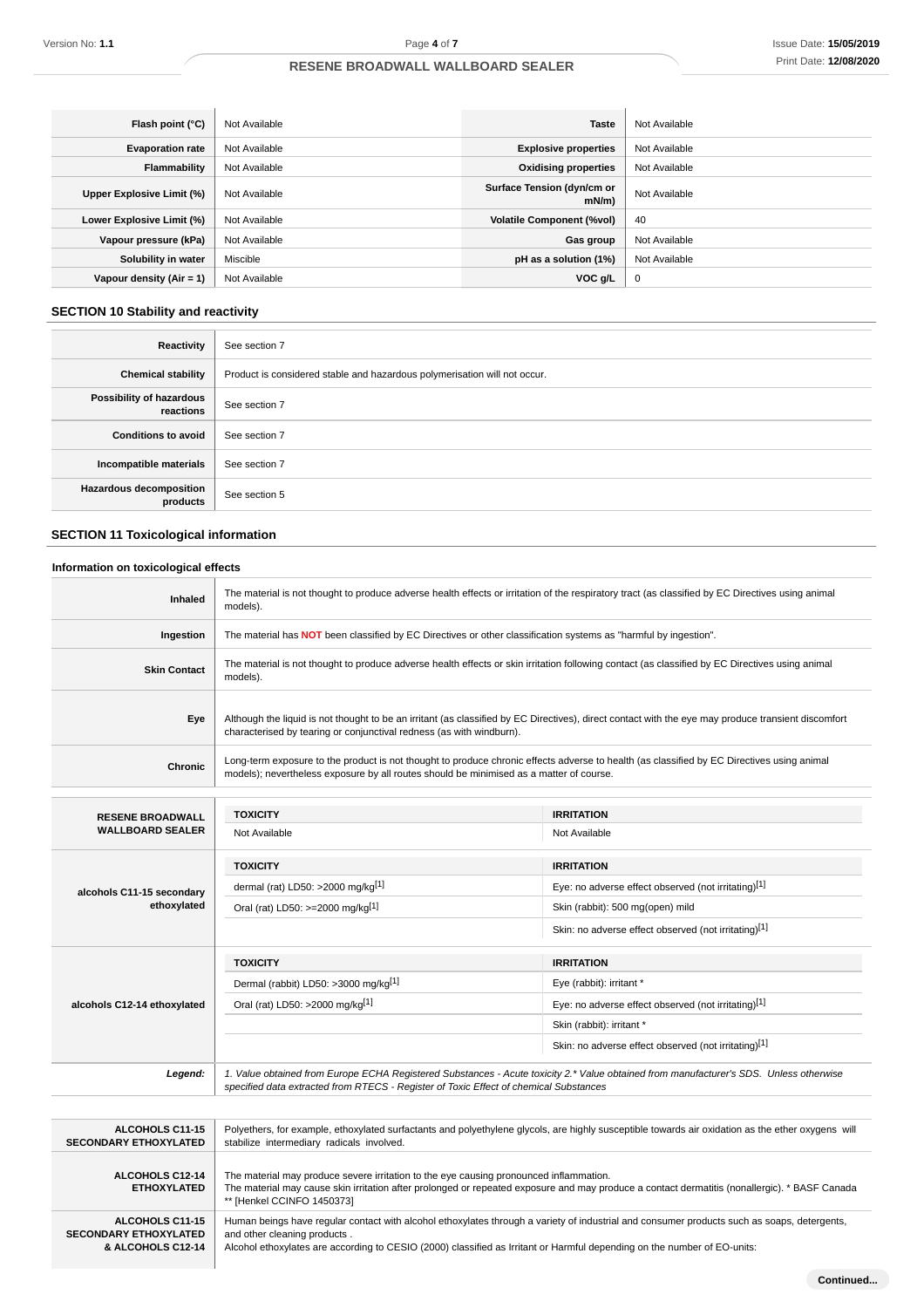| <b>ETHOXYLATED</b>                          | EO < 5 gives Irritant (Xi) with R38 (Irritating to skin) and R41 (Risk of serious damage to eyes)<br>EO > 5-15 gives Harmful (Xn) with R22 (Harmful if swallowed) - R38/41<br>$EO > 15-20$ gives Harmful (Xn) with R22-41<br>>20 EO is not classified (CESIO 2000)<br>Oxo-AE, C13 EO10 and C13 EO15, are Irritating (Xi) with R36/38 (Irritating to eyes and skin).<br>AE are not included in Annex 1 of the list of dangerous substances of the Council Directive 67/548/EEC<br>In general, alcohol ethoxylates (AE) are readily absorbed through the skin of guinea pigs and rats and through the gastrointestinal mucosa of<br>rats.<br>For high boiling ethylene glycol ethers (typically triethylene- and tetraethylene glycol ethers):<br>Skin absorption: Available skin absorption data for triethylene glycol ether (TGBE), triethylene glycol methyl ether (TGME), and triethylene<br>glycol ethylene ether (TGEE) suggest that the rate of absorption in skin of these three glycol ethers is 22 to 34 micrograms/cm2/hr, with the<br>methyl ether having the highest permeation constant and the butyl ether having the lowest. |                                 |                                                                                                                                                                     |
|---------------------------------------------|---------------------------------------------------------------------------------------------------------------------------------------------------------------------------------------------------------------------------------------------------------------------------------------------------------------------------------------------------------------------------------------------------------------------------------------------------------------------------------------------------------------------------------------------------------------------------------------------------------------------------------------------------------------------------------------------------------------------------------------------------------------------------------------------------------------------------------------------------------------------------------------------------------------------------------------------------------------------------------------------------------------------------------------------------------------------------------------------------------------------------------------------|---------------------------------|---------------------------------------------------------------------------------------------------------------------------------------------------------------------|
| <b>Acute Toxicity</b>                       | ×                                                                                                                                                                                                                                                                                                                                                                                                                                                                                                                                                                                                                                                                                                                                                                                                                                                                                                                                                                                                                                                                                                                                           | Carcinogenicity                 | ×                                                                                                                                                                   |
| <b>Skin Irritation/Corrosion</b>            | ×                                                                                                                                                                                                                                                                                                                                                                                                                                                                                                                                                                                                                                                                                                                                                                                                                                                                                                                                                                                                                                                                                                                                           | Reproductivity                  | ×                                                                                                                                                                   |
| <b>Serious Eye Damage/Irritation</b>        | ×                                                                                                                                                                                                                                                                                                                                                                                                                                                                                                                                                                                                                                                                                                                                                                                                                                                                                                                                                                                                                                                                                                                                           | <b>STOT - Single Exposure</b>   | ×                                                                                                                                                                   |
| <b>Respiratory or Skin</b><br>sensitisation | ×                                                                                                                                                                                                                                                                                                                                                                                                                                                                                                                                                                                                                                                                                                                                                                                                                                                                                                                                                                                                                                                                                                                                           | <b>STOT - Repeated Exposure</b> | ×                                                                                                                                                                   |
| <b>Mutagenicity</b>                         | ×                                                                                                                                                                                                                                                                                                                                                                                                                                                                                                                                                                                                                                                                                                                                                                                                                                                                                                                                                                                                                                                                                                                                           | <b>Aspiration Hazard</b>        | ×                                                                                                                                                                   |
|                                             |                                                                                                                                                                                                                                                                                                                                                                                                                                                                                                                                                                                                                                                                                                                                                                                                                                                                                                                                                                                                                                                                                                                                             | Legend:                         | $\blacktriangleright$ - Data either not available or does not fill the criteria for classification<br>$\blacktriangleright$ - Data available to make classification |

# **SECTION 12 Ecological information**

| <b>OXICIT</b> |  |
|---------------|--|
|               |  |

| <b>RESENE BROADWALL</b><br><b>WALLBOARD SEALER</b> | Endpoint         | <b>Test Duration (hr)</b>                                                                                                                                                                                                                                                                                                                                                                       | <b>Species</b>                | Value            | <b>Source</b>    |
|----------------------------------------------------|------------------|-------------------------------------------------------------------------------------------------------------------------------------------------------------------------------------------------------------------------------------------------------------------------------------------------------------------------------------------------------------------------------------------------|-------------------------------|------------------|------------------|
|                                                    | Not<br>Available | Not Available                                                                                                                                                                                                                                                                                                                                                                                   | Not Available                 | Not<br>Available | Not<br>Available |
|                                                    | Endpoint         | <b>Test Duration (hr)</b>                                                                                                                                                                                                                                                                                                                                                                       | <b>Species</b>                | Value            | Source           |
|                                                    | <b>LC50</b>      | 96                                                                                                                                                                                                                                                                                                                                                                                              | Fish                          | $1.53$ mg/L      | $\overline{2}$   |
| alcohols C11-15 secondary<br>ethoxylated           | EC50             | 48                                                                                                                                                                                                                                                                                                                                                                                              | Crustacea                     | $5.66$ mg/L      | 2                |
|                                                    | <b>EC50</b>      | 72                                                                                                                                                                                                                                                                                                                                                                                              | Algae or other aquatic plants | $1.03$ mg/L      | 2                |
|                                                    | <b>NOEC</b>      | 672                                                                                                                                                                                                                                                                                                                                                                                             | Crustacea                     | $0.08$ mg/L      | $\overline{2}$   |
|                                                    | Endpoint         | <b>Test Duration (hr)</b>                                                                                                                                                                                                                                                                                                                                                                       | <b>Species</b>                | Value            | Source           |
|                                                    | <b>LC50</b>      | 96                                                                                                                                                                                                                                                                                                                                                                                              | Fish                          | $0.876$ mg/L     | 2                |
| alcohols C12-14 ethoxylated                        | EC50             | 48                                                                                                                                                                                                                                                                                                                                                                                              | Crustacea                     | $0.39$ mg/L      | 2                |
|                                                    | <b>EC50</b>      | 72                                                                                                                                                                                                                                                                                                                                                                                              | Algae or other aquatic plants | $0.13$ mg/L      | 2                |
|                                                    | EC <sub>0</sub>  | 72                                                                                                                                                                                                                                                                                                                                                                                              | Algae or other aquatic plants | $0.035$ mg/L     | 2                |
|                                                    | <b>NOEC</b>      | 72                                                                                                                                                                                                                                                                                                                                                                                              | Algae or other aquatic plants | 0.036mg/L        | $\overline{2}$   |
| Legend:                                            |                  | Extracted from 1. IUCLID Toxicity Data 2. Europe ECHA Registered Substances - Ecotoxicological Information - Aquatic Toxicity 3. EPIWIN Suite<br>V3.12 (QSAR) - Aquatic Toxicity Data (Estimated) 4. US EPA, Ecotox database - Aquatic Toxicity Data 5. ECETOC Aquatic Hazard Assessment<br>Data 6. NITE (Japan) - Bioconcentration Data 7. METI (Japan) - Bioconcentration Data 8. Vendor Data |                               |                  |                  |

Harmful to aquatic organisms.

### **Persistence and degradability**

| Ingredient                       | Persistence: Water/Soil               | Persistence: Air                      |
|----------------------------------|---------------------------------------|---------------------------------------|
|                                  | No Data available for all ingredients | No Data available for all ingredients |
| <b>Bioaccumulative potential</b> |                                       |                                       |
| Ingredient                       | <b>Bioaccumulation</b>                |                                       |
|                                  | No Data available for all ingredients |                                       |
| Mobility in poil                 |                                       |                                       |

| Mobility in soil |                                       |
|------------------|---------------------------------------|
| Ingredient       | <b>Mobility</b>                       |
|                  | No Data available for all ingredients |

### **SECTION 13 Disposal considerations**

#### **Waste treatment methods**

Legislation addressing waste disposal requirements may differ by country, state and/ or territory. **DO NOT** allow wash water from cleaning or process equipment to enter drains.

**Product / Packaging disposal**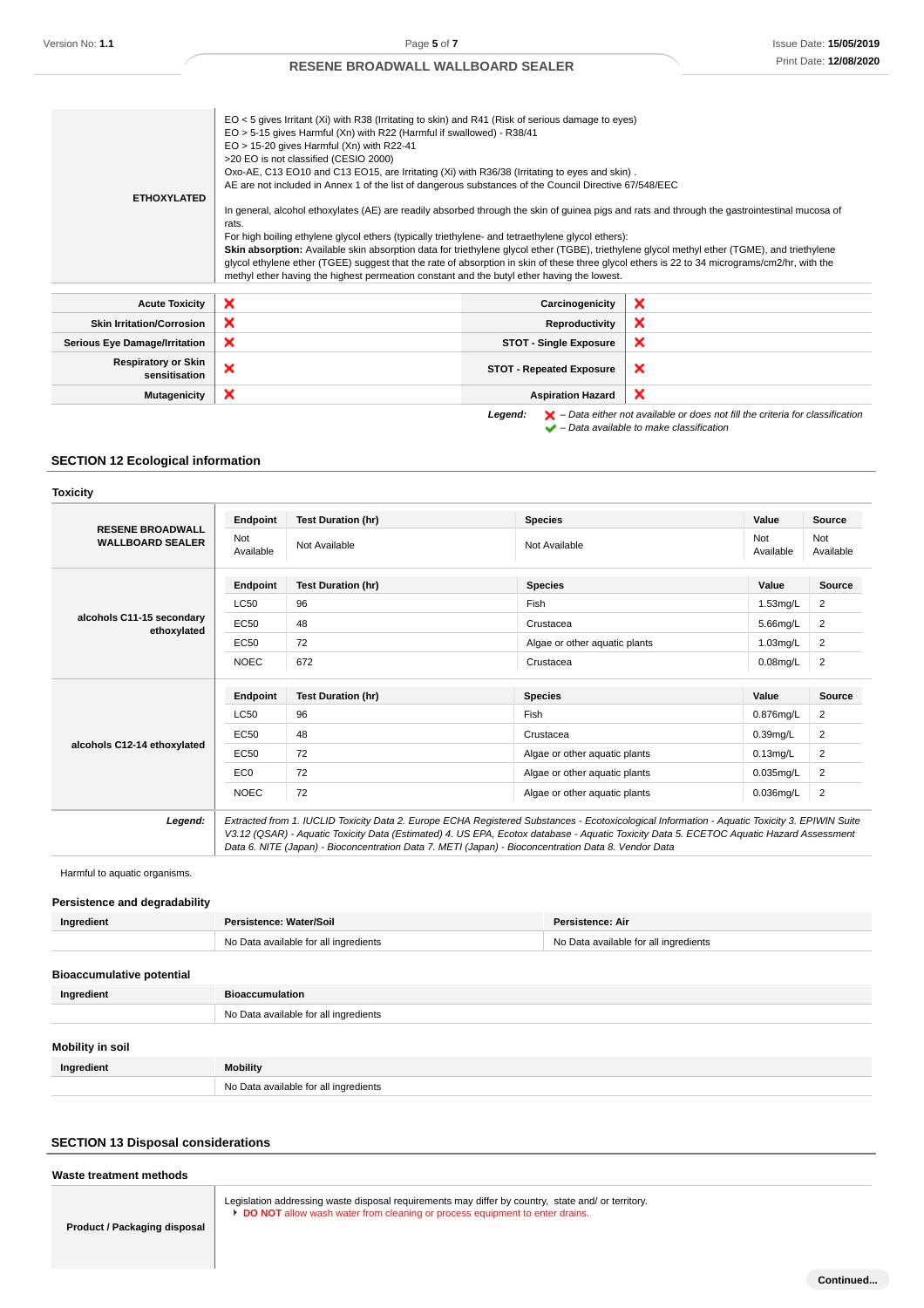| Recycle wherever possible.<br>Consult manufacturer for recycling option.<br>for the disposal information. Do not discharge the substance into the environment. | Resene Paintwise accepts residual unwanted paint and packaging. See Resene website for Paintwise information. Or contact a Local Authority |
|----------------------------------------------------------------------------------------------------------------------------------------------------------------|--------------------------------------------------------------------------------------------------------------------------------------------|
|----------------------------------------------------------------------------------------------------------------------------------------------------------------|--------------------------------------------------------------------------------------------------------------------------------------------|

### **SECTION 14 Transport information**

# **Labels Required Marine Pollutant** NO **HAZCHEM** Not Applicable

#### **Land transport (ADG): NOT REGULATED FOR TRANSPORT OF DANGEROUS GOODS**

**Air transport (ICAO-IATA / DGR): NOT REGULATED FOR TRANSPORT OF DANGEROUS GOODS**

### **Sea transport (IMDG-Code / GGVSee): NOT REGULATED FOR TRANSPORT OF DANGEROUS GOODS**

**Transport in bulk according to Annex II of MARPOL and the IBC code**

Not Applicable

### **SECTION 15 Regulatory information**

#### **Safety, health and environmental regulations / legislation specific for the substance or mixture**

#### **alcohols C11-15 secondary ethoxylated is found on the following regulatory lists**

Australian Inventory of Industrial Chemicals (AIIC)

#### **alcohols C12-14 ethoxylated is found on the following regulatory lists**

#### Australia Hazardous Chemical Information System (HCIS) - Hazardous Chemicals

Australian Inventory of Industrial Chemicals (AIIC)

#### **National Inventory Status**

| <b>National Inventory</b>                          | <b>Status</b>                                                                                                                                                                                            |
|----------------------------------------------------|----------------------------------------------------------------------------------------------------------------------------------------------------------------------------------------------------------|
| Australia - AIIC                                   | Yes                                                                                                                                                                                                      |
| Australia - AIIC / Australia<br>Non-Industrial Use | No (alcohols C11-15 secondary ethoxylated; alcohols C12-14 ethoxylated)                                                                                                                                  |
| Canada - DSL                                       | Yes                                                                                                                                                                                                      |
| Canada - NDSL                                      | No (alcohols C11-15 secondary ethoxylated; alcohols C12-14 ethoxylated)                                                                                                                                  |
| China - IECSC                                      | Yes                                                                                                                                                                                                      |
| Europe - EINEC / ELINCS / NLP                      | No (alcohols C11-15 secondary ethoxylated)                                                                                                                                                               |
| Japan - ENCS                                       | No (alcohols C11-15 secondary ethoxylated; alcohols C12-14 ethoxylated)                                                                                                                                  |
| Korea - KECI                                       | Yes                                                                                                                                                                                                      |
| New Zealand - NZIoC                                | Yes                                                                                                                                                                                                      |
| Philippines - PICCS                                | Yes                                                                                                                                                                                                      |
| USA - TSCA                                         | Yes                                                                                                                                                                                                      |
| Taiwan - TCSI                                      | Yes                                                                                                                                                                                                      |
| Mexico - INSQ                                      | No (alcohols C12-14 ethoxylated)                                                                                                                                                                         |
| Vietnam - NCI                                      | Yes                                                                                                                                                                                                      |
| Russia - ARIPS                                     | Yes                                                                                                                                                                                                      |
| Legend:                                            | Yes = All CAS declared ingredients are on the inventory<br>No = One or more of the CAS listed ingredients are not on the inventory and are not exempt from listing(see specific ingredients in brackets) |

### **SECTION 16 Other information**

| . . |  |
|-----|--|
|     |  |

### **Other information**

Classification of the preparation and its individual components has drawn on official and authoritative sources as well as independent review by the Chemwatch Classification committee using available literature references.

The SDS is a Hazard Communication tool and should be used to assist in the Risk Assessment.

#### **Definitions and abbreviations**

PC-TWA: Permissible Concentration-Time Weighted Average PC-STEL: Permissible Concentration-Short Term Exposure Limit

IARC: International Agency for Research on Cancer ACGIH: American Conference of Governmental Industrial Hygienists

STEL: Short Term Exposure Limit

TEEL: Temporary Emergency Exposure Limit。

IDLH: Immediately Dangerous to Life or Health Concentrations

OSF: Odour Safety Factor

NOAEL :No Observed Adverse Effect Level